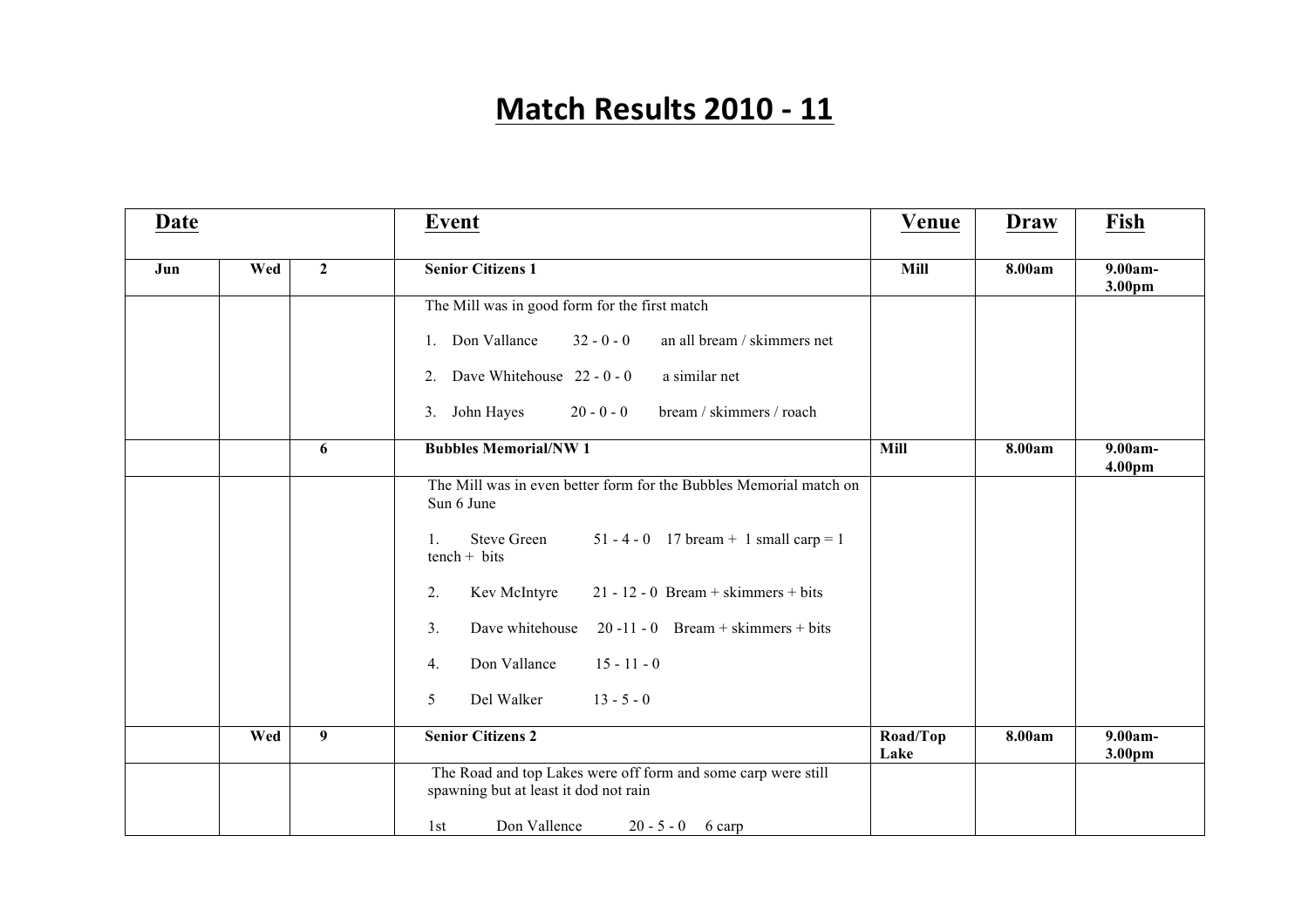|     |    | John Hayes<br>$15 - 5 - 0$<br>2nd<br>$4 \text{ carp} = 1 \text{ tench}$                   |                   |        |                               |
|-----|----|-------------------------------------------------------------------------------------------|-------------------|--------|-------------------------------|
|     |    | Dave Whitehouse<br>3rd<br>$13 - 0 - 0$<br>4 carp                                          |                   |        |                               |
|     |    | Don Norman<br>$8 - 14 - 0$<br>4th                                                         |                   |        |                               |
|     |    | Jim Coles<br>$8 - 7 - 0$<br>5th                                                           |                   |        |                               |
|     | 13 | <b>Social Cup/NW 2</b>                                                                    | Road/Top          | 8.00am | $9.00am -$                    |
|     |    |                                                                                           | Lake              |        | 3.00pm                        |
|     |    | <b>Steve Green</b><br>$32 - 12 - 0$<br>9 carp<br>1st                                      |                   |        |                               |
|     |    | Kev McIntyre<br>$21 - 4 - 0$<br>2nd<br>6 carp                                             |                   |        |                               |
|     |    | <b>Bill Westgate</b><br>$18 - 13 - 0$<br>3rd<br>5 carp                                    |                   |        |                               |
|     |    | Dave Whitehouse 15 - 13 - 0<br>4th                                                        |                   |        |                               |
|     |    | Del Walker<br>$10 - 9 - 0$<br>5th                                                         |                   |        |                               |
|     |    | Don Vallance<br>$7 - 15 - 0$<br>6th                                                       |                   |        |                               |
|     |    |                                                                                           |                   | 8.00am | 9.00am-                       |
| Wed | 16 | <b>Senior Citizens 3</b>                                                                  | Wilderness        |        |                               |
|     |    | Despite the stiff NE wind, a fine day, but only two really found the fish                 |                   |        | 3.00pm                        |
|     |    | Don Vallance<br>33 -13 - 0 $\,$ 1 carp the rest skimmers /<br>1st<br>bream                |                   |        |                               |
|     |    | Dave Whitehouse<br>$29 - 8 - 0$<br>$1$ carp + 1 tench the rest<br>2nd<br>skimmers / bream |                   |        |                               |
|     |    | $6 - 2 - 0$<br>Berni Booker<br>3rd                                                        |                   |        |                               |
|     |    | Terry Smith<br>$4 - 15 - 0$<br>4th                                                        |                   |        |                               |
|     |    | 5th<br>Colin West<br>$4 - 2 - 0$                                                          |                   |        |                               |
|     | 20 | <b>CDAS v HORSHAM</b>                                                                     | Little<br>Rowfant | 8.00am | 9.00am-<br>4.00 <sub>pm</sub> |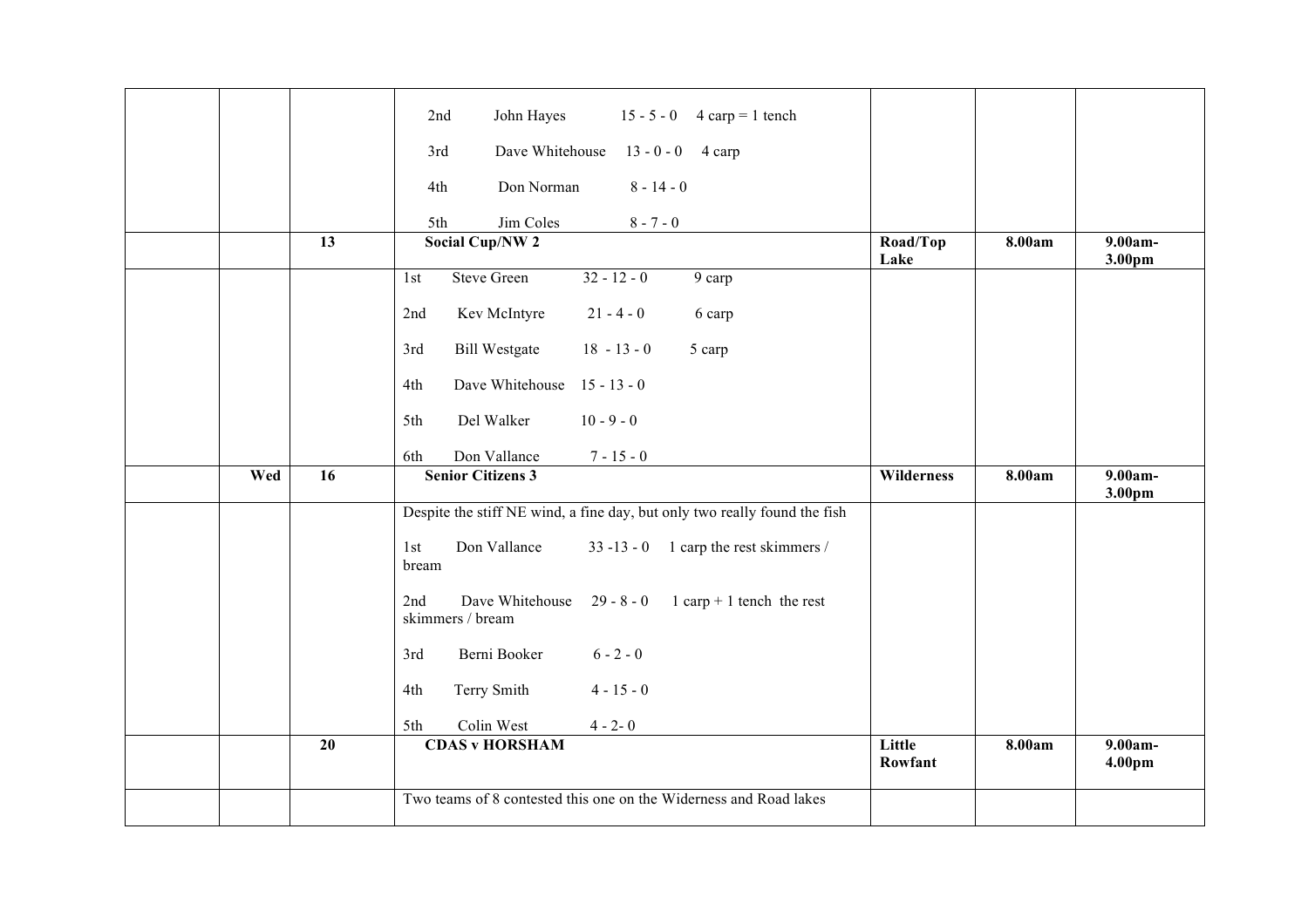|     |                 | Team result: CDAS: 132 -12 - 0 beat H & DAS: 101 - 1 - 0                  |                  |        |                                 |
|-----|-----------------|---------------------------------------------------------------------------|------------------|--------|---------------------------------|
|     |                 | Individuals:                                                              |                  |        |                                 |
|     |                 | 1st Kev McIntyre [CDAS]<br>$49 - 12 - 0$<br>carp up to 10lb               |                  |        |                                 |
|     |                 | 2nd Les Eggleton [H & DAS]<br>$36 - 5 - 0$<br>carp up to 5lb              |                  |        |                                 |
|     |                 | 3rd Steve Green [CDAS]<br>$31 - 5 - 0$                                    |                  |        |                                 |
|     |                 | 4th Bill Westgate [CDAS]<br>$21 - 10 - 0$                                 |                  |        |                                 |
|     |                 | 5th Adrian Westgare [H & DAS] 18 - 20 - 0                                 |                  |        |                                 |
| Wed | $\overline{23}$ | <b>Senior Citizens 4 (A. Smith Memorial)</b>                              | Mill             | 8.00am | 9.00am-<br>3.00pm               |
|     |                 | The Mill continues to provide excellent sport                             |                  |        |                                 |
|     |                 | Don Vallance<br>$39 - 4 - 0$ bream + skimmers + bits<br>1st               |                  |        |                                 |
|     |                 | Dave Whitehouse<br>$20 - 0 - 0$ bream + skimmers + bits<br>2nd            |                  |        |                                 |
|     |                 | Berni Booker<br>19 - 0 - 0 bream + skimmers + bits<br>3rd                 |                  |        |                                 |
|     | 27              | <b>Bank Cup/NW 3</b>                                                      | <b>Mill</b>      | 8.00am | $\overline{9.00}$ am-<br>3.00pm |
|     |                 | The Mill still in good, if a little patchy, form                          |                  |        |                                 |
|     |                 | Don Vallance<br>$28 - 7 - 0$<br>Bream, Skimmers, 1 tench +<br>1st<br>bits |                  |        |                                 |
|     |                 | $25 - 14 - 0$<br>Kev McIntyre<br>2nd                                      |                  |        |                                 |
|     |                 | Del Walker<br>$18 - 7 - 0$<br>3rd                                         |                  |        |                                 |
| Wed | 30              | <b>Senior Citizens 5</b>                                                  | Road/Top<br>Lake | 8.00am | 9.00am-<br>3.00pm               |
|     |                 | Road & Top lakes still responding well                                    |                  |        |                                 |
|     |                 | Dave Whitehouse<br>$44 - 12 - 0$<br>9 carp<br>1st                         |                  |        |                                 |
|     |                 | Don Vallance<br>$24 - 0 - 0$<br>$4$ carp + bits carp<br>2nd               |                  |        |                                 |
|     |                 | 3rd<br><b>Bill Westgate</b><br>$11 - 7 - 0$                               |                  |        |                                 |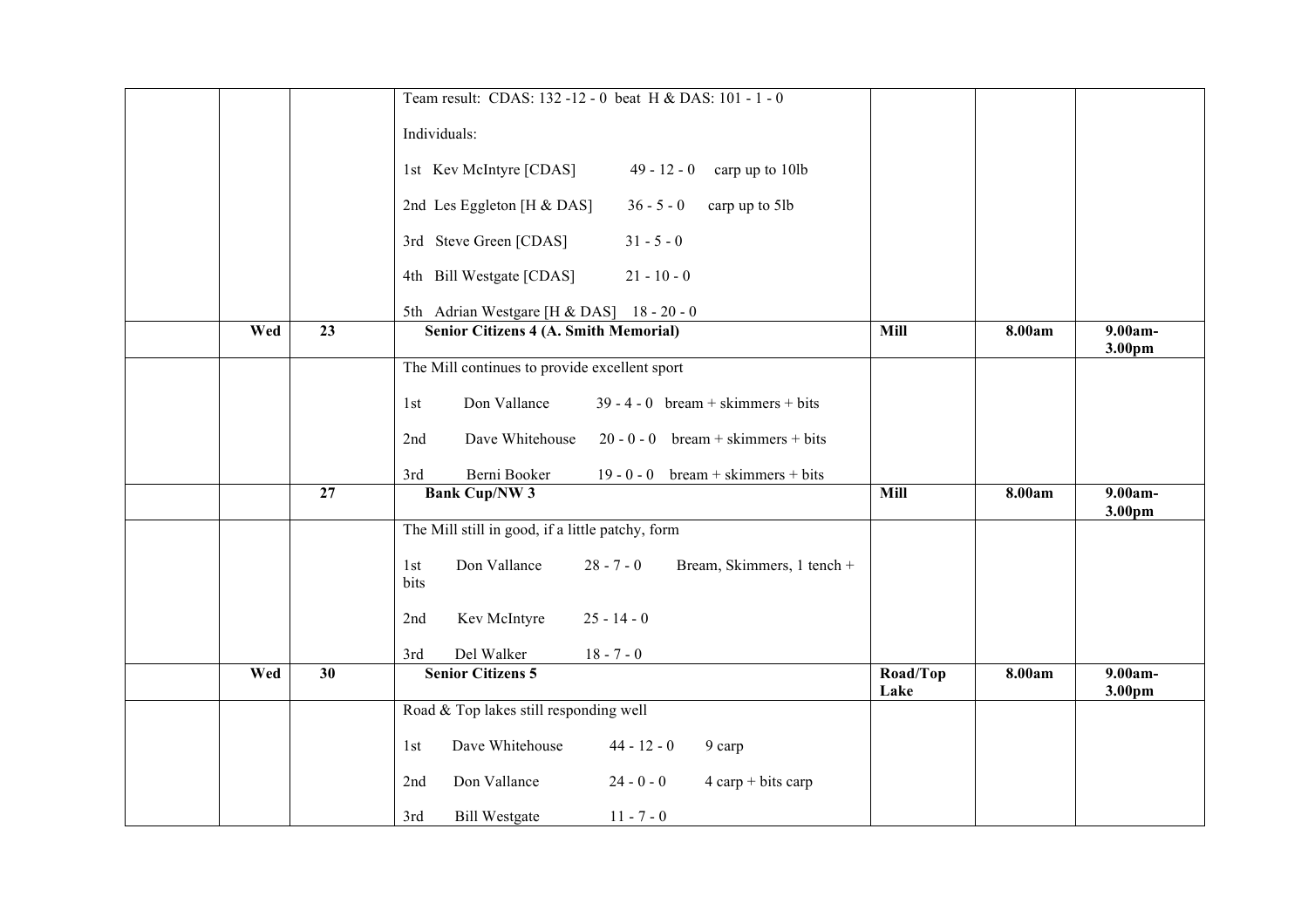|     |     |                         | $11 - 0 - 0$<br>Colin West<br>4th                                      |                   |        |                    |
|-----|-----|-------------------------|------------------------------------------------------------------------|-------------------|--------|--------------------|
|     |     |                         | John Hayes<br>$9 - 4 - 0$<br>5th                                       |                   |        |                    |
| Jul |     | $\overline{\mathbf{4}}$ | <b>ISFIELD v CDAS</b>                                                  | <b>Birds Hole</b> | 8.00am | $9.00am -$         |
|     |     |                         | In form Steve Green continues with his winning ways and took this one  | Mayfield          |        | 2.00 <sub>pm</sub> |
|     |     |                         |                                                                        |                   |        |                    |
|     |     |                         | Individuals                                                            |                   |        |                    |
|     |     |                         | 1st Steve Green [CDAS]<br>$51 - 0 - 0$ ten bream                       |                   |        |                    |
|     |     |                         | Kev McIntyre [CDAS]<br>$41 - 0 - 0$ incl 13lb carp<br>2nd              |                   |        |                    |
|     |     |                         | 3rd G Willis [Isfield AS]<br>$31 - 8 - 0$                              |                   |        |                    |
|     |     |                         | Team result::                                                          |                   |        |                    |
|     |     |                         | Isfield 101lb beat CDAS 94 lb                                          |                   |        |                    |
|     | Wed | $\overline{7}$          | <b>Senior Citizens 6</b>                                               | Wilderness        | 8.00am | 9.00am-            |
|     |     |                         |                                                                        |                   |        | 3.00pm             |
|     |     |                         | Dave Whitehouse<br>$26 - 9 - 0$<br>$4$ carp + skimmers<br>1st          |                   |        |                    |
|     |     |                         | Don Vallance<br>$26 - 1 - 0$ 3 carp + skimmers<br>2nd                  |                   |        |                    |
|     |     |                         | Berni Booker<br>3rd<br>$16 - 9 - 0$                                    |                   |        |                    |
|     |     | 11                      | ALL COPTHORNE WATERS AVAILABLE                                         |                   |        |                    |
|     | Wed | $\overline{14}$         | <b>Senior Citizens 7</b>                                               | <b>Mill</b>       | 8.00am | 9.00am-<br>3.00pm  |
|     |     |                         | The change in the weather also meant a change in the fish response and |                   |        |                    |
|     |     |                         | weights were down on previous results                                  |                   |        |                    |
|     |     |                         | 1st Dave Whitehouse<br>$18 - 7 - 0$<br>$bream +$ skimmers              |                   |        |                    |
|     |     |                         | 2nd John Hayes<br>$15 - 9 - 0$<br>bits                                 |                   |        |                    |
|     |     |                         | 3rd Bernie Booker<br>$9 - 15 - 0$<br>bits                              |                   |        |                    |
|     |     |                         | 4th Don Vallance<br>$3 - 11 - 0$                                       |                   |        |                    |
|     |     | 18                      | ALL COPTHORNE WATERS AVAILABLE                                         |                   |        |                    |
|     | Wed | $\overline{21}$         | <b>Senior Citizens 8 (Denyer Memorial)</b>                             | Road/Top          | 8.00am | $9.00am -$         |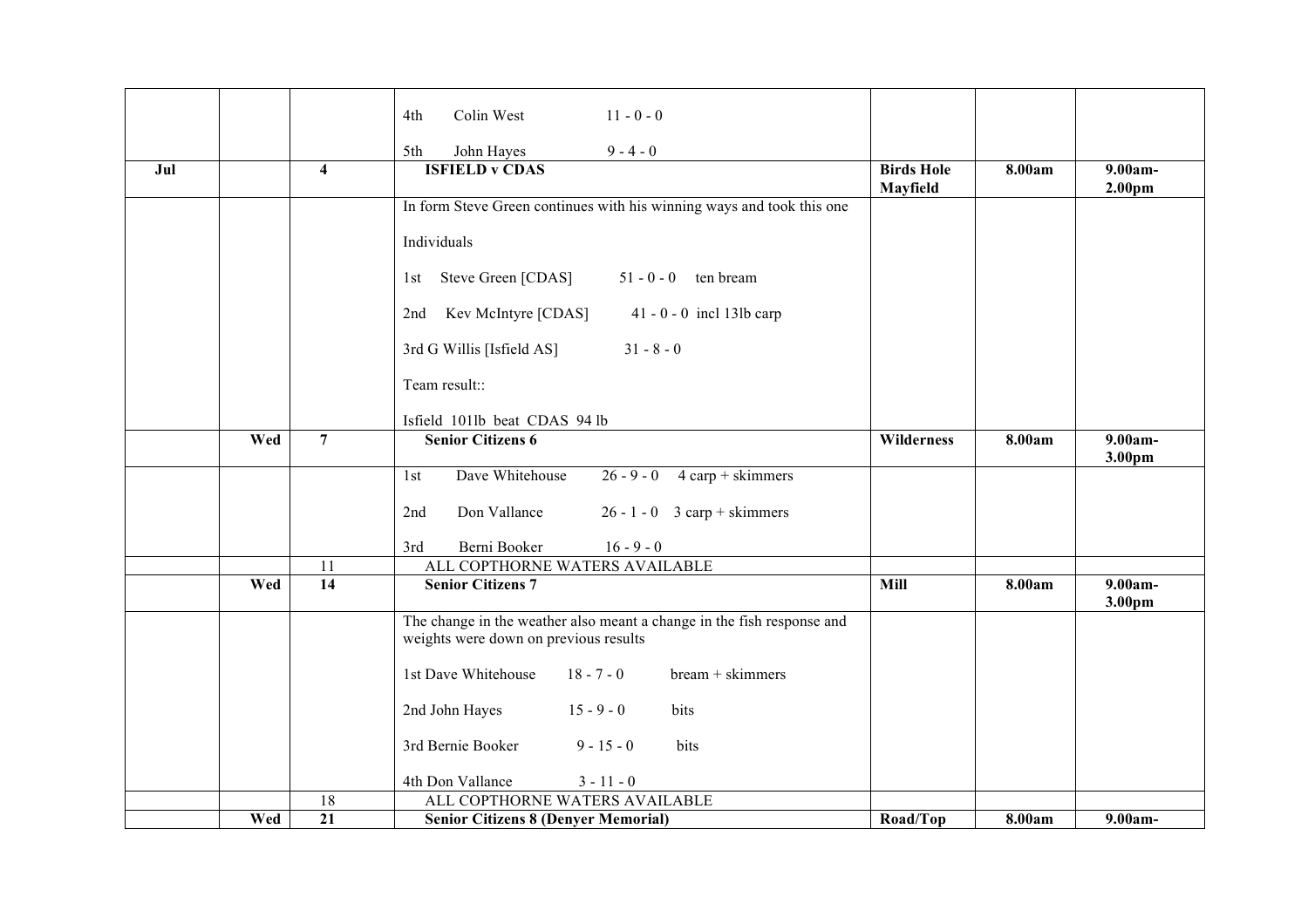|     |     |              |                                                                                                                                                                           | Lake       |        | 3.00pm                          |
|-----|-----|--------------|---------------------------------------------------------------------------------------------------------------------------------------------------------------------------|------------|--------|---------------------------------|
|     |     |              | A hot day but the fishing not quite so hot however the final outcome was<br>very close                                                                                    |            |        |                                 |
|     |     |              | 1st Dave Whitehouse<br>$25 - 13 - 0$ 8 carp                                                                                                                               |            |        |                                 |
|     |     |              | 2nd Don Vallance<br>$24 - 10 - 0$ 7 carp                                                                                                                                  |            |        |                                 |
|     |     |              | 3rd Bill Westgate<br>$23 - 13 - 0$<br>7 carp                                                                                                                              |            |        |                                 |
|     |     | 25           | Rob Cup/NW 4                                                                                                                                                              | Wilderness | 8.00am | 9.00am-<br>3.00pm               |
|     |     |              | John Hayes<br>$39 - 12 - 0$<br>1.                                                                                                                                         |            |        |                                 |
|     |     |              | 2.<br>Dave Whitehouse<br>$37 - 8 - 0$                                                                                                                                     |            |        |                                 |
|     |     |              | Don Vallance<br>3.<br>$20 - 15 - 0$                                                                                                                                       |            |        |                                 |
|     | Wed | 28           | <b>Senior Citizens 9</b>                                                                                                                                                  | Wilderness | 8.00am | $9.00$ am-<br>3.00pm            |
|     |     |              | A FAIRLY CLOSE-RUN MATCH                                                                                                                                                  |            |        |                                 |
|     |     |              | 1st JOHN HAYES<br>$32 - 12 - 0$<br>$2$ CARP +<br><b>SKIMMERS</b>                                                                                                          |            |        |                                 |
|     |     |              | 2ND DAVE WHITEHOUSE 28 - 0 - 0<br>$2$ CARP +<br><b>SKIMMERS</b>                                                                                                           |            |        |                                 |
|     |     |              | 3RD BILL WESTGATE<br>5 CARP<br>$21 - 6 - 0$                                                                                                                               |            |        |                                 |
|     |     |              | 4TH DON VALLANCE<br>$9 - 13 - 0$                                                                                                                                          |            |        |                                 |
| Aug |     | $\mathbf{1}$ | <b>CDAS v HAYWARDS HEATH</b>                                                                                                                                              | Mill       | 8.30am | $\overline{9.30}$ am-<br>3.30pm |
|     |     |              | The Mill continues with its good form and HH AS turned out with<br>13members and CDAS had 7 members the result was a win for HH AS<br>by $131 - 10 - 0$ to $117 - 13 - 0$ |            |        |                                 |
|     |     |              | Individuals saw CDAS take the top rwo places:                                                                                                                             |            |        |                                 |
|     |     |              | 1st John Hayes [CDAS]<br>$35 - 7 - 0$<br>$9 \text{ bream} + \text{bits}$                                                                                                  |            |        |                                 |
|     |     |              | 2nd Don Vallance [CDAS]<br>$30 - 6 - 0$<br>Bream + skimmers                                                                                                               |            |        |                                 |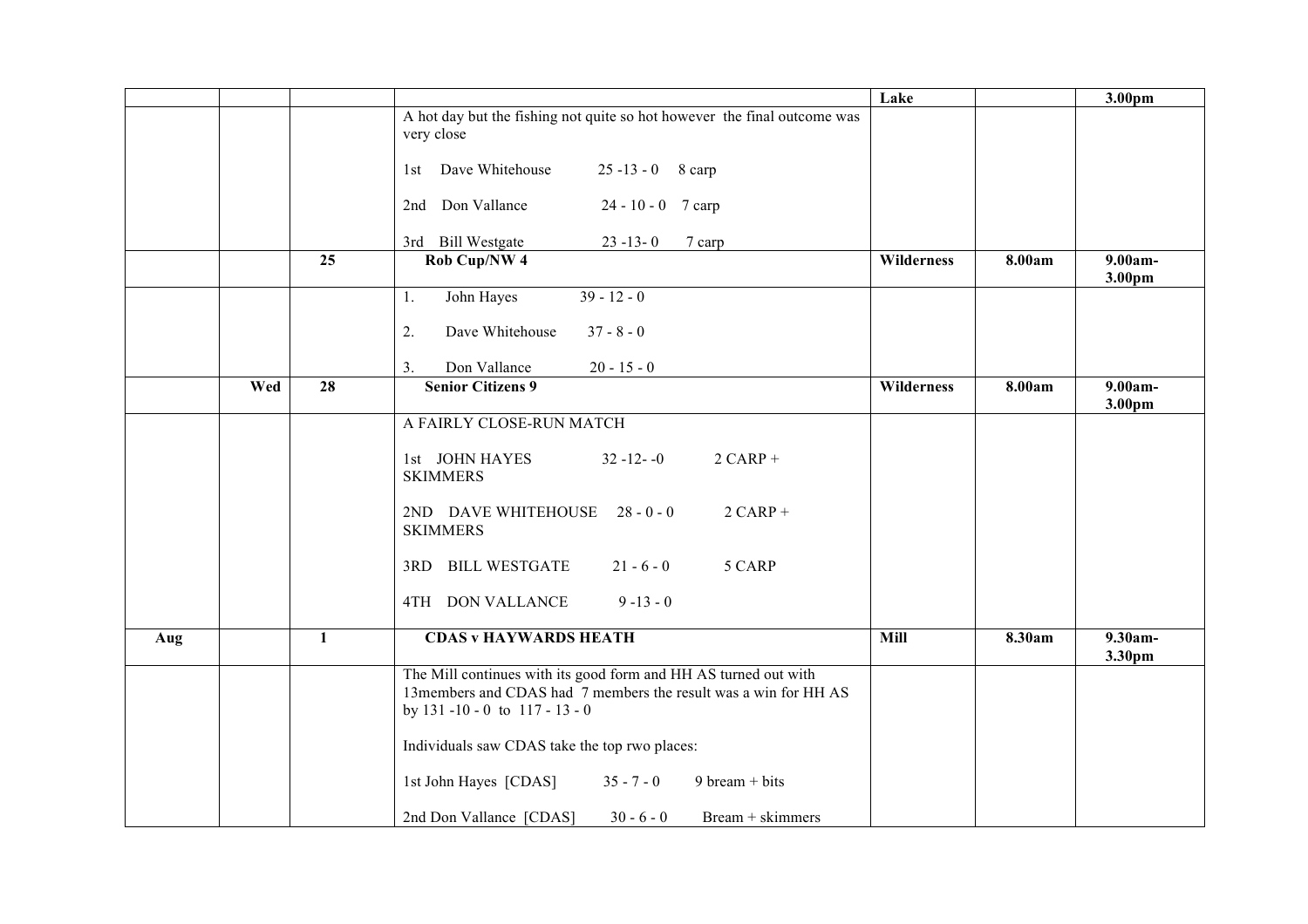|     |                         | 3rd Paul Gibson [HH AS]<br>$26 - 3 - 0$<br>4th Rob Standen [HH AS]<br>$20 - 4 - 0$                                                                            |                   |        |                                |
|-----|-------------------------|---------------------------------------------------------------------------------------------------------------------------------------------------------------|-------------------|--------|--------------------------------|
| Wed | $\overline{\mathbf{4}}$ | <b>Senior Citizens 10</b>                                                                                                                                     | Mill              | 8.00am | 9.00am-<br>3.00pm              |
|     |                         | Dave Whitehouse<br>$21 - 14 - 0$<br>$6 \text{ bream} + \text{skimmers}$<br>1st                                                                                |                   |        |                                |
|     |                         | John Hayes<br>$21 - 7 - 0$<br>bream + skimmers<br>2nd                                                                                                         |                   |        |                                |
|     |                         | $14 - 9 - 0$<br>Don Vallance<br>3rd                                                                                                                           |                   |        |                                |
|     |                         | Berni Booker<br>$11 - 14 - 0$<br>4th                                                                                                                          |                   |        |                                |
|     | 8                       | <b>Challenge Cup/NW 5</b>                                                                                                                                     | Piltdown<br>Pond  | 8.00am | $9.00am -$<br>3.00pm           |
|     |                         | Bream predominated                                                                                                                                            |                   |        |                                |
|     |                         | $66 - 2 - 0$<br>Kev McIntyre<br>1st                                                                                                                           |                   |        |                                |
|     |                         | <b>Steve Green</b><br>$65 - 4 - 0$<br>2nd                                                                                                                     |                   |        |                                |
|     |                         | Paul Capper<br>$16 - 10 - 0$<br>3rd                                                                                                                           |                   |        |                                |
|     |                         | Roy hurley<br>$12 - 8 - 0$<br>4th                                                                                                                             |                   |        |                                |
| Wed | 11                      | Senior Citizens 11 v HAYWARDS HEATH                                                                                                                           | Valebridge        | 9.00am | 10.00am-<br>3.00 <sub>pm</sub> |
|     | $\overline{15}$         | <b>CDAS v HORSHAM</b>                                                                                                                                         | Little<br>Rowfant | 8.00am | $9.00am -$<br>4.00pm           |
|     |                         | The L.Rowfant complex contiues to produce the goods!<br>with 11 weights over 19lb which included 5 over 20 lb and 3 over 30 lb<br>the venue really is on form |                   |        |                                |
|     |                         | Team: CDAS 155-14-0 beat Horsham 136-4-0                                                                                                                      |                   |        |                                |
|     |                         | Individuals:                                                                                                                                                  |                   |        |                                |
|     |                         | $56 - 4 - 0$<br>1st Dave Whitehouse [CDAS]<br>15lb bream / skimmers<br>$\frac{1}{2}$ roach + 40 lb of carp incl a mirror of 16 lb - all pole fish             |                   |        |                                |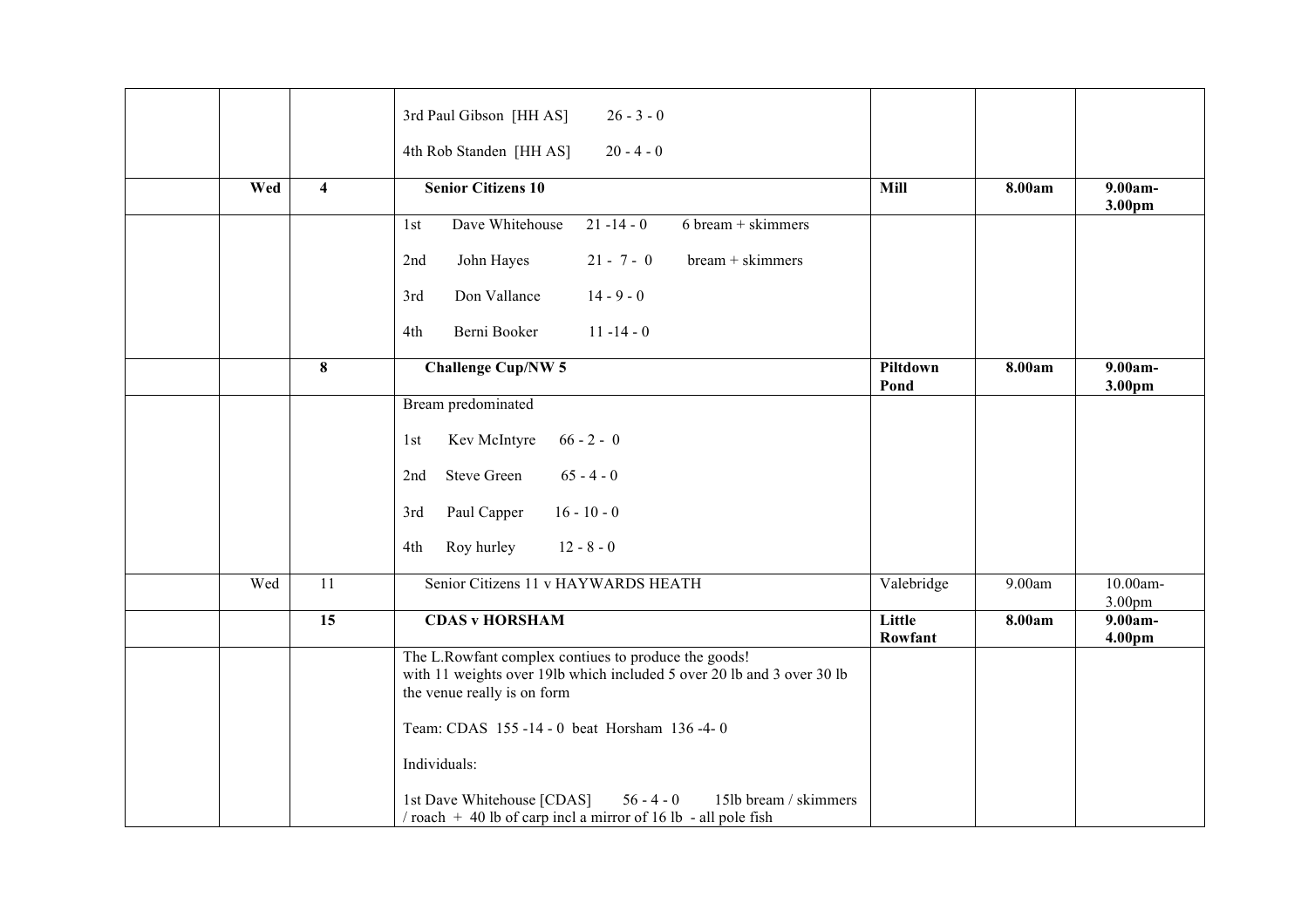|     |                 | 2nd John Hayes [CDAS]<br>$35 - 14 - 0$                                    |                   |        |                      |
|-----|-----------------|---------------------------------------------------------------------------|-------------------|--------|----------------------|
|     |                 | 3rd Al Eggleton [Horsham]<br>$30 - 2 - 0$                                 |                   |        |                      |
|     |                 | 4th Don Vallance [CDAS]<br>$27 - 6 - 0$                                   |                   |        |                      |
|     |                 | 5th D Gale [Horsham]<br>$25 - 3 - 0$                                      |                   |        |                      |
|     |                 | 6th Colin Martin [Horsham]<br>$23 - 2 - 0$                                |                   |        |                      |
| Wed | 18              | <b>Senior Citizens 12</b>                                                 | Wilderness        | 8.00am | 9.00am-<br>3.00pm    |
|     |                 | Another cliffhanger at L.Rowfant                                          |                   |        |                      |
|     |                 | John Hayes<br>$21 - 14 - 0$ 1 carp + skimmers<br>1st                      |                   |        |                      |
|     |                 | Dave Whitehouse<br>$21 - 5 - 0$ 1 carp + skimmers<br>2nd                  |                   |        |                      |
|     |                 | Berni Booker<br>$1$ carp + skimmers<br>$20 - 1 - 0$<br>3rd                |                   |        |                      |
|     |                 | Series aggregate winner (12 matches) : Dave Whitehouse 273 - 4 - 0        |                   |        |                      |
|     | $\overline{22}$ | <b>CDAS v CRAWLEY (Steve Vallance Memorial)</b>                           | Mill              | 8.00am | $9.00am -$<br>3.00pm |
|     |                 | $CDAS: 125 - 10 - 0$ beat $CAS: 78 - 3 - 0$ to retain the memorial shield |                   |        |                      |
|     |                 | Individuals:                                                              |                   |        |                      |
|     |                 | $53 - 14 - 0$<br>Steve Green [CDAS]<br>$\sim$ 20 bream + 1 tench<br>1st   |                   |        |                      |
|     |                 | $17 - 6 - 0$<br>John Hayes [CDAS]<br>2nd                                  |                   |        |                      |
|     |                 | Chris Siddall [CAS}<br>$14 - 43 - 0$<br>3rd                               |                   |        |                      |
|     |                 | Mick Gray [CAS]<br>$11 - 6 - 0$<br>4th                                    |                   |        |                      |
|     | 29              | <b>HORSHAM v CDAS</b>                                                     | <b>Roost Hole</b> | 8.00am | 9.00am-              |
|     |                 |                                                                           |                   |        | 4.00pm               |
|     |                 |                                                                           |                   |        |                      |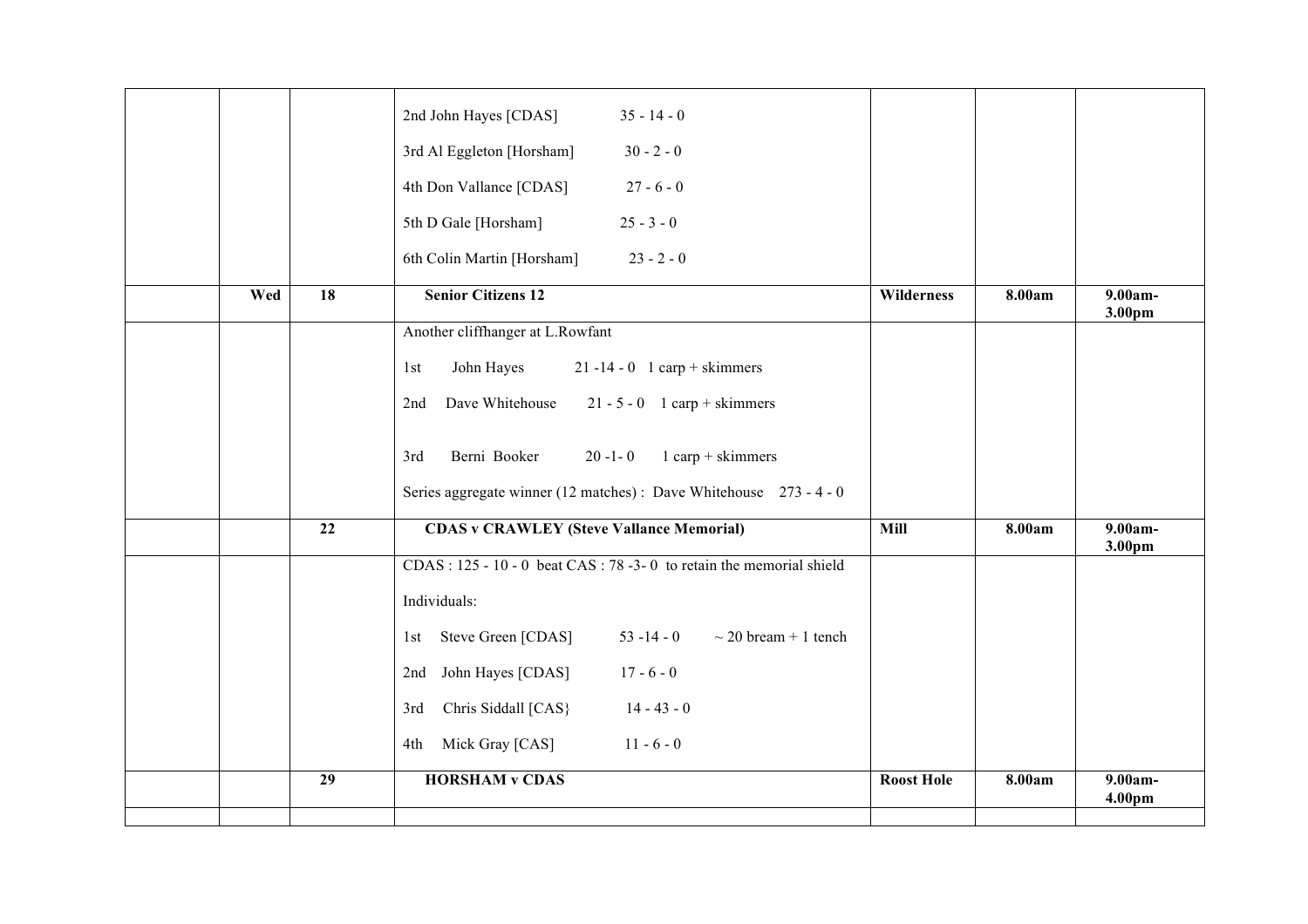|     |     |                 | Horsham & DAS: 186-10-0 beat CDAS: 147-2-0                                                                             |                  |        |                               |
|-----|-----|-----------------|------------------------------------------------------------------------------------------------------------------------|------------------|--------|-------------------------------|
|     |     |                 | Individuals;                                                                                                           |                  |        |                               |
|     |     |                 | 1st Adrian Westgate [HDAS] 67 - 3 - 0                                                                                  |                  |        |                               |
|     |     |                 | 2nd Steve Matlock<br>[HDAS]<br>$45 - 3 - 0$                                                                            |                  |        |                               |
|     |     |                 | 3rd Kevin McIntyre<br>$[CDAS]$ 42 - 14 - 0                                                                             |                  |        |                               |
|     |     |                 | 4th Steve Green<br>[CDAS] $40 - 3 - 0$                                                                                 |                  |        |                               |
| Sep |     | $\overline{5}$  | Chaplin Cup/NW 6                                                                                                       | Road/Top<br>Lake | 8.00am | 9.00am-<br>3.00 <sub>pm</sub> |
|     |     |                 | Dave Whitehouse<br>$20 - 11 - 0$<br>5 carp<br>1st                                                                      |                  |        |                               |
|     |     |                 | Del Walker<br>$7 - 11 - 0$<br>$2=$                                                                                     |                  |        |                               |
|     |     |                 | $2=$<br>Kev McIntyre<br>$7 - 11 - 0$                                                                                   |                  |        |                               |
|     |     |                 | $5 - 10 - 0$<br><b>Bill Westgate</b><br>4th                                                                            |                  |        |                               |
|     |     |                 |                                                                                                                        |                  |        |                               |
|     |     | $\overline{12}$ | <b>CRAWLEY v CDAS</b>                                                                                                  | <b>New Pond</b>  | 8.00am | 9.00am-<br>3.00pm             |
|     |     |                 | Crawley AS beat CDAS                                                                                                   |                  |        |                               |
|     |     |                 | Individuals:                                                                                                           |                  |        |                               |
|     |     |                 | 1st Steve Green [CDAS]<br>$31 - 4 - 0$<br>$8 \text{ carp} + 2 \text{ skimmers}$                                        |                  |        |                               |
|     |     |                 | 2nd Phil Harris [CAS]<br>$27 - 12 - 0$<br>6 carp                                                                       |                  |        |                               |
|     |     |                 | 3rd Brian Wheeler [CAS]<br>$22 - 0 - 0$<br>3 carp                                                                      |                  |        |                               |
|     |     | 19              | <b>CDAS v ISFIELD</b>                                                                                                  | Mill             | 8.00am | 9.00am-<br>2.00pm             |
|     |     |                 |                                                                                                                        |                  |        |                               |
|     | Wed | $\overline{22}$ | <b>Senior Citizens Special v HAYWARDS HEATH</b><br>20 anglers turned out for the special senior citizens match against | Mill             | 9.00am | $10.00am -$<br>3.00pm         |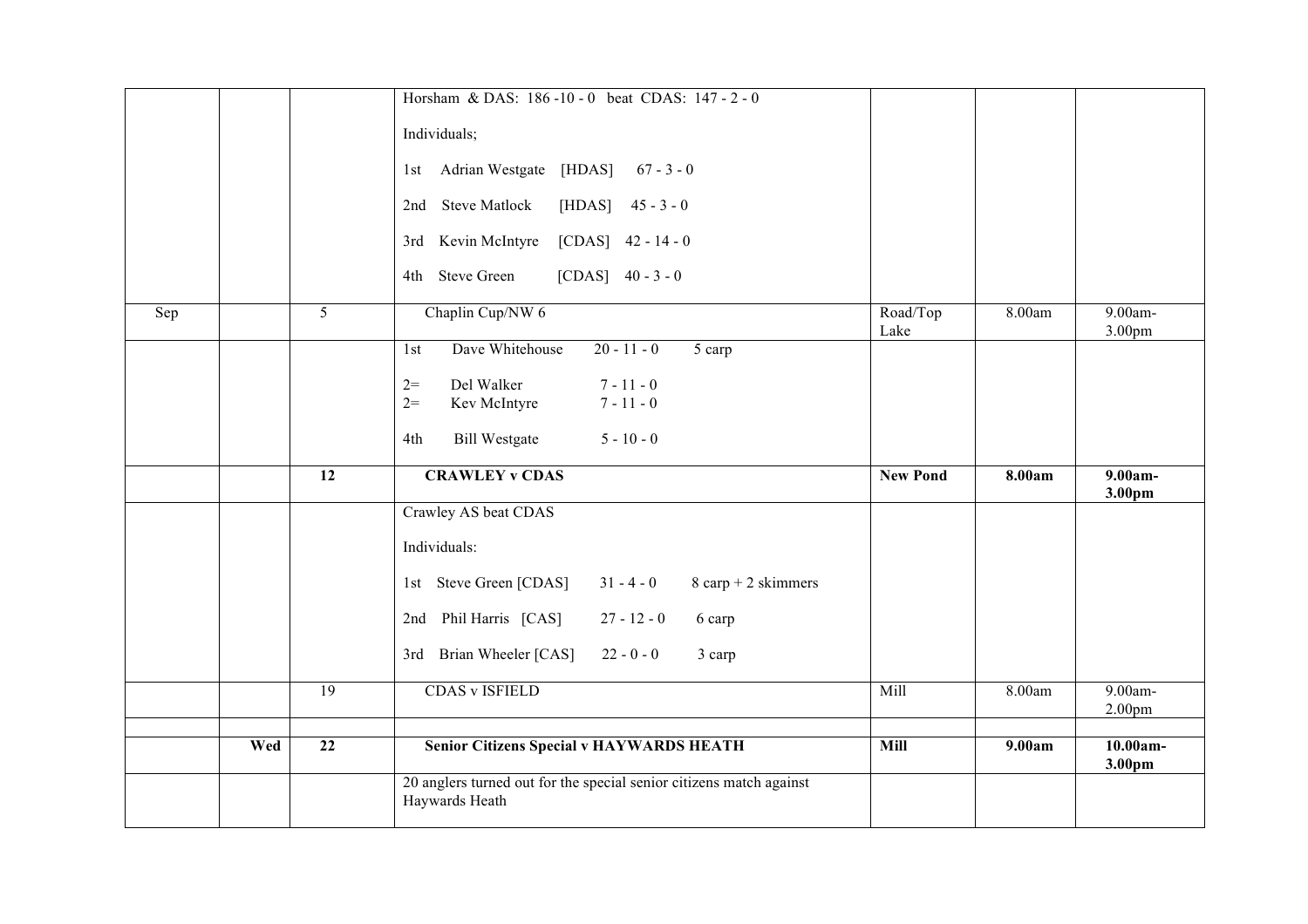|     |                 | In the team match CDAS beat HH: $62 - 8 - 0$ to $52 - 15 - 0$          |            |        |                      |
|-----|-----------------|------------------------------------------------------------------------|------------|--------|----------------------|
|     |                 |                                                                        |            |        |                      |
|     |                 | Individuals;                                                           |            |        |                      |
|     |                 | 1st John Hayes (CDAS)<br>$20 - 1 - 0$ 6 breams = bits                  |            |        |                      |
|     |                 | 2nd Dave Whitehouse (CDAS) 16 - 0 - 0 6 bream                          |            |        |                      |
|     |                 | 15 - 2 - 0 skimmers + a carp of $\sim$<br>3rd Colin West (CDAS)<br>6lb |            |        |                      |
|     |                 | 4th John La Rouche (HH) 13 - 14 - 0 bream = skimmers                   |            |        |                      |
|     | $\overline{26}$ | <b>CDAS v EAST GRINSTEAD</b>                                           | Mill       | 8.30am | $9.30am -$<br>3.00pm |
|     |                 | 19 contested this one at the Mill                                      |            |        |                      |
|     |                 | Team: EGAS beat CDAS: 60 - 3 - 0 to 48 - 6 - 0                         |            |        |                      |
|     |                 | Individuals:                                                           |            |        |                      |
|     |                 | 1st Kev McIntyre (CDAS) 23 - 2 - 0 bream + skimmers                    |            |        |                      |
|     |                 | 2nd Steve Green (CDAS0 18 - 9 - 0 bream + skimmers                     |            |        |                      |
|     |                 | $10 - 12 - 0$ bream + skimmers<br>3rd Peter Cook (EGAS)                |            |        |                      |
| Oct | $\overline{3}$  | $OCKLEY$ v $CDAS = Don't forget unhooking$ mats                        | New Lake   | 9.00am | 10:00am-4.00pm       |
|     |                 |                                                                        |            |        |                      |
|     | 10              | <b>HAYWARDS HEATH v CDAS</b>                                           | Valebridge | 8.30am | $9.30am -$<br>2.30pm |
|     |                 | Teams: HH 49 - 5 - 0 beat CDAS 28 -15 - 0                              |            |        |                      |
|     |                 | Individuals                                                            |            |        |                      |
|     |                 | 1st Steve Green [CDAS] 9 - 4 - 0 Bream / skimmers + 1 tench            |            |        |                      |
|     |                 | 8 - 12 - 0 Bream / skimmers<br>2nd Kev Mcintyre [CDAS]                 |            |        |                      |
|     |                 | 3rd Roland Smith [HH]<br>$6 - 10 - 0$                                  |            |        |                      |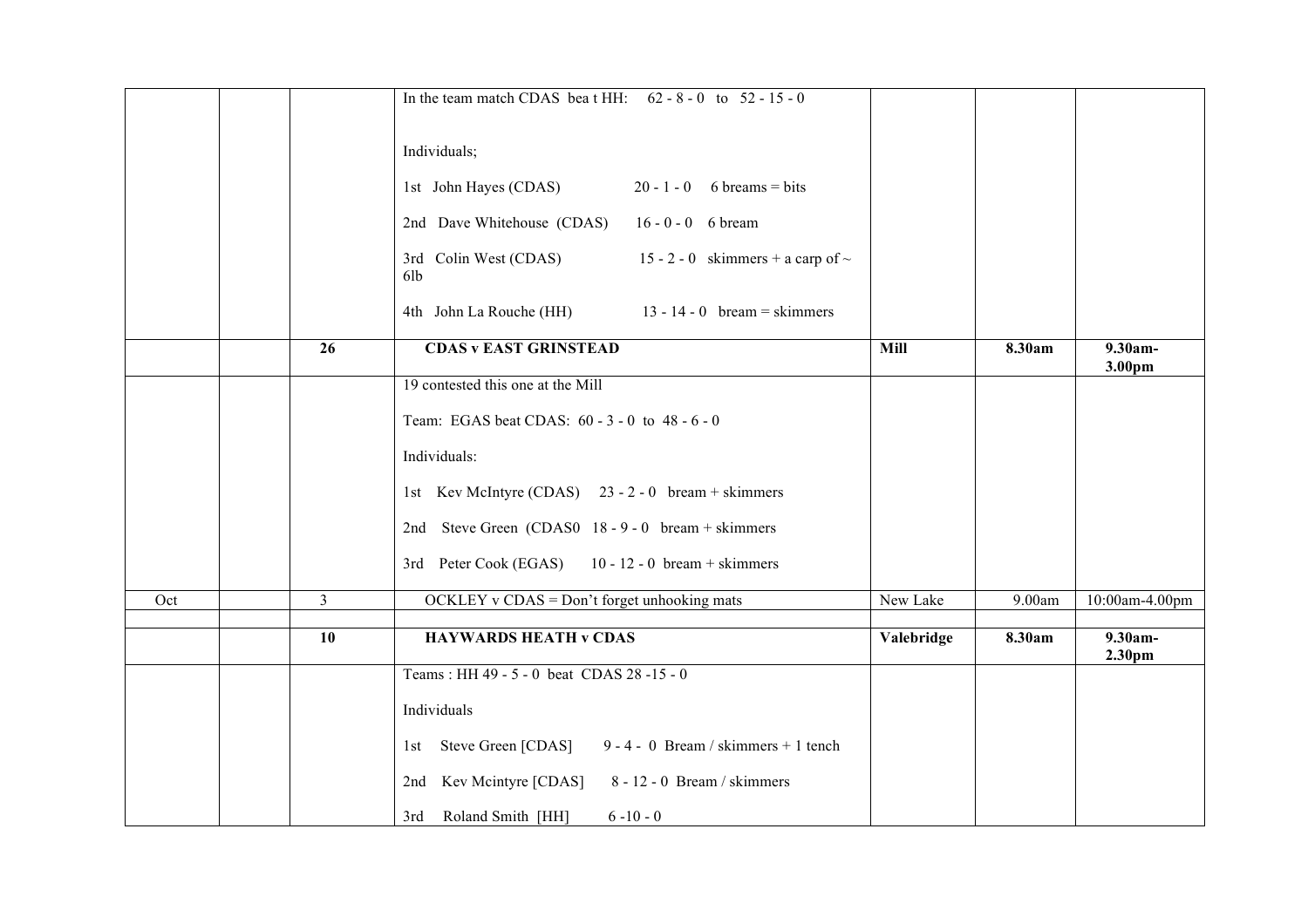|     |                 | Dave Botting [HH<br>$6 - 4 - 0$<br>4th<br>Big fish pool: Dave Whitehouse [CDAS] tench 2 - 13 - 0 |                  |        |                    |
|-----|-----------------|--------------------------------------------------------------------------------------------------|------------------|--------|--------------------|
|     | 24              | <b>EAST GRINSTEAD v CDAS</b>                                                                     | Reeders          | 8.30am | 9.30am-<br>3.00am  |
|     |                 | Match v EGAS at Reeders lake                                                                     |                  |        |                    |
|     |                 | Team: East Grinstead (12 anglers) beat CDAS (5 anglers)                                          |                  |        |                    |
|     |                 | Individuals                                                                                      |                  |        |                    |
|     |                 | 1st John Brice (EGAS)<br>$40 - 12 - 0$                                                           |                  |        |                    |
|     |                 | 2nd Dave Martin (EGAS)<br>$17 - 10 - 0$                                                          |                  |        |                    |
|     |                 | 3rd Paul Kell (EGAS)<br>$15 - 2 - 0$                                                             |                  |        |                    |
|     |                 | 4th Dave Whitehouse (CDAS) 13 - 8 - 0                                                            |                  |        |                    |
|     |                 | 5th Rich Palmer (EGAS)<br>$7 - 6 - 0$                                                            |                  |        |                    |
| Nov | $7\overline{ }$ | <b>MGS 1/NW 7</b>                                                                                | Wilderness       | 9.00am | 10.00am-<br>3.00pm |
|     |                 | $35 - 10 - 0$<br>John Hayes<br>6 carp<br>1st                                                     |                  |        |                    |
|     |                 | $1$ carp + skimmers<br>Les Eggleton<br>$14 - 9 - 0$<br>2nd                                       |                  |        |                    |
|     |                 | $12 - 13 - 0$<br>skimmers + bits<br>Kev McIntyre<br>3rd                                          |                  |        |                    |
|     |                 | Dave Whitehouse<br>$11 - 10 - 0$<br>$2$ carp + bits<br>4th                                       |                  |        |                    |
|     |                 | Don Vallance<br>$9 - 10 - 0$<br>$2 \text{ carp} + \text{bits}$<br>5th                            |                  |        |                    |
|     | $\overline{21}$ | MGS 2/R. Holland Memorial                                                                        | Road/Top<br>Lake | 9.00am | 10.00am-<br>3.00pm |
|     |                 | A dour and very cold, dry day                                                                    |                  |        |                    |
|     |                 | Les Eggleton<br>$25 - 0 - 0$<br>1st<br>6 carp                                                    |                  |        |                    |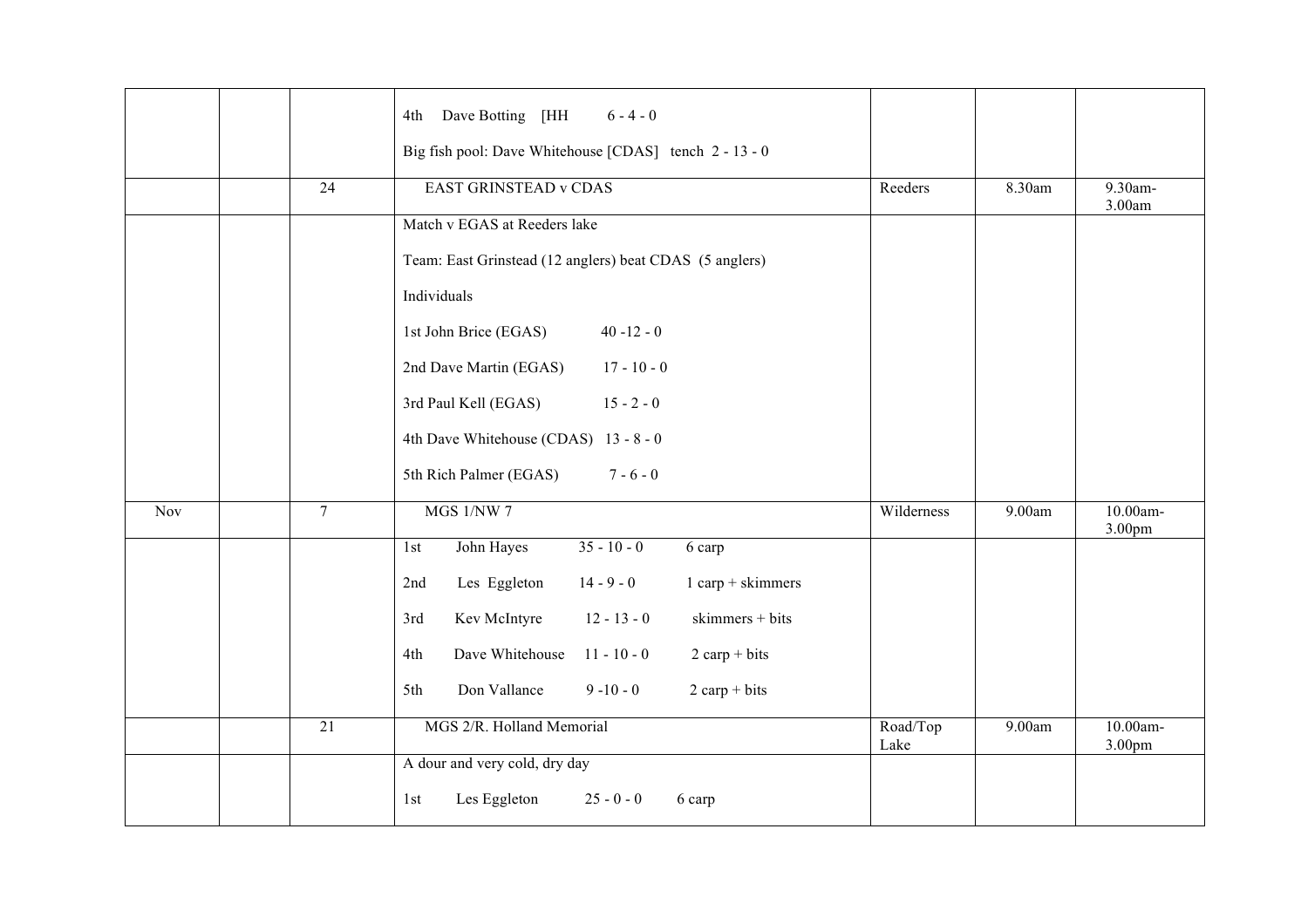|     |                 | <b>Steve Green</b><br>$12 - 6 - 0$<br>$3 \text{ carp} + \text{bits}$<br>2nd |                  |        |                               |
|-----|-----------------|-----------------------------------------------------------------------------|------------------|--------|-------------------------------|
|     |                 | $10 - 2 - 0$<br>$1$ carp + bits<br>Don Vallance<br>3rd                      |                  |        |                               |
|     |                 | Dave Whitehouse<br>$8 - 8 - 0$<br>$1$ carp + bits<br>4th                    |                  |        |                               |
|     |                 | $4 - 4 - 0$<br>Kev McIntyre<br>$1$ carp + bits<br>5th                       |                  |        |                               |
|     | $\overline{28}$ | <b>ISFIELD v CDAS</b>                                                       | Dormansland      | 8.00am | 9.00am-<br>2.00 <sub>pm</sub> |
| Dec | 12              | MGS 3/Xmas 1                                                                | Piltdown<br>Pond | 9.00am | 10.00am-<br>3.00pm            |
|     | 19              | MGS 4/Xmas 2                                                                | Mill             | 9.00am | 10.00am-<br>3.00pm            |
| Jan | $\overline{2}$  | DEV 1/Ray Causebrook Memorial                                               | Wilderness       | 9.00am | 10.00am-<br>3.00pm            |
|     | $\overline{16}$ | DEV <sub>2</sub>                                                            | Road/Top<br>Lake | 9.00am | 10.00am-<br>3.00pm            |
|     |                 | Sundays results (first since November !!!)                                  |                  |        |                               |
|     |                 | Steve Green<br>$17 - 8 - 0$<br>1 carps + skimmers $\&$ bits<br>1st          |                  |        |                               |
|     |                 | skimmers & bits<br>Les Eggleton<br>$14 - 14 - 0$<br>2nd                     |                  |        |                               |
|     |                 | Don Vallance<br>$12 - 12 - 0$<br>skimmers & bits<br>3rd                     |                  |        |                               |
|     |                 | $8 - 4 - 0$<br>Kev Mcintyre<br>4th                                          |                  |        |                               |
|     | 30              | DEV 3/Pike Cup                                                              | Mill             | 9.00am | 10.00am-<br>3.00pm            |
| Feb | 13              | DEV 4/Transport Cup                                                         | Wilderness       | 9.00am | 10.00am-<br>3.00pm            |
|     |                 | <b>Steve Green</b><br>$28 - 12 - 0$ carp + skimmers<br>1st                  |                  |        |                               |
|     |                 | Dave Whitehouse 24 - 11 - 0<br>2nd<br>carp                                  |                  |        |                               |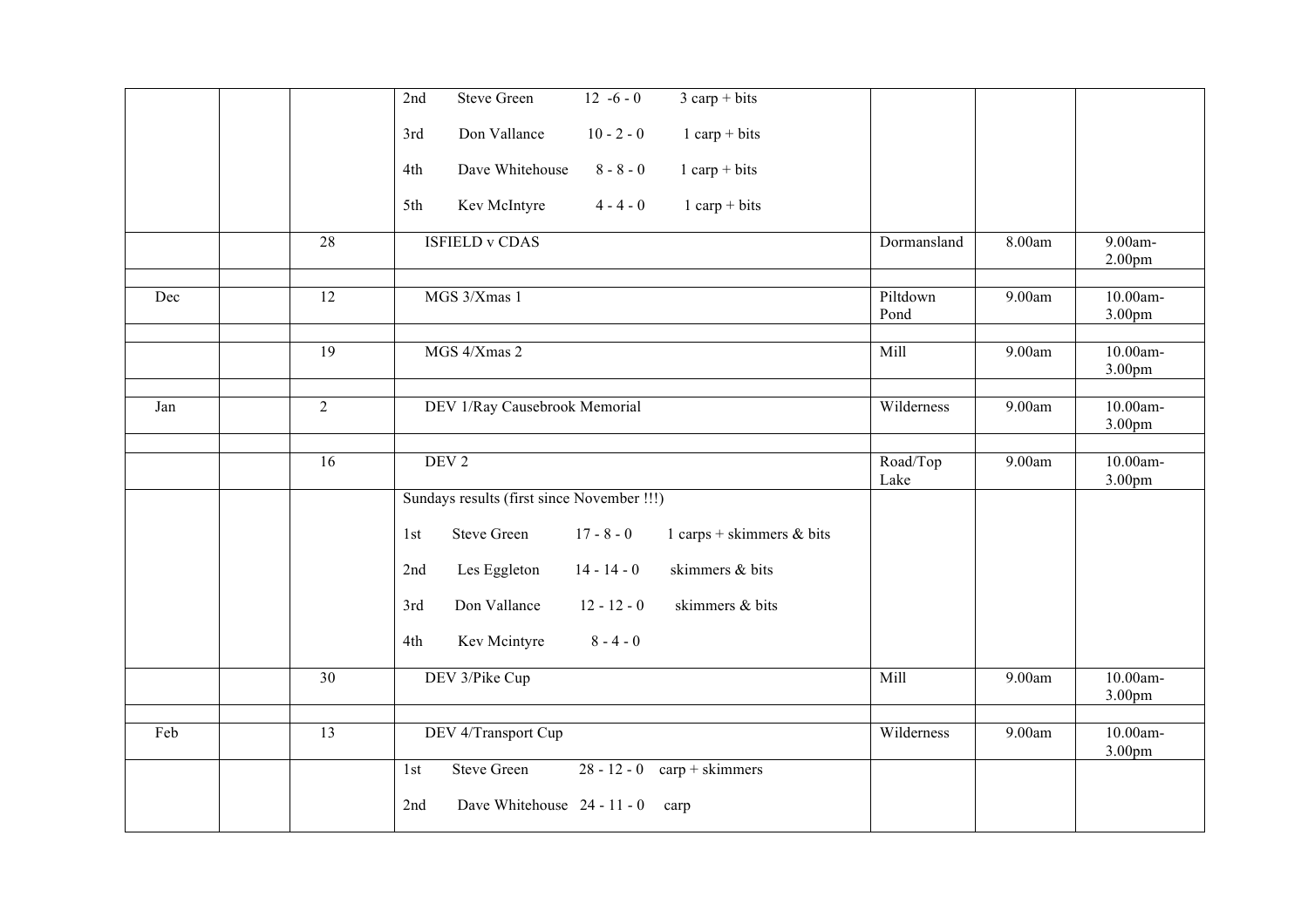|     |                 | $18 - 2 - 0$<br>$tench + skimmers$<br>John Hayes<br>3rd                        |                  |        |                    |
|-----|-----------------|--------------------------------------------------------------------------------|------------------|--------|--------------------|
|     |                 | Don Vallance<br>$15 - 11 - 0$ carp = skimmers<br>4th                           |                  |        |                    |
|     | 27              | DEV <sub>5</sub>                                                               | Road/Top<br>Lake | 9.00am | 10.00am-<br>3.00pm |
|     |                 | L.Rowfant continues to fish well despite the very changeable weather           |                  |        |                    |
|     |                 | 1st Don Vallance<br>$34 - 1 - 05$ carp + skimmers                              |                  |        |                    |
|     |                 | 2nd Steve Green<br>$18 - 9 - 03$ carp                                          |                  |        |                    |
|     |                 | $16 - 14 - 0$<br>3rd Leas Eggleton                                             |                  |        |                    |
|     |                 | $16 - 4 - 0$<br>4th John Hayes                                                 |                  |        |                    |
| Mar | 6               | <b>CDAS v OCKLEY</b>                                                           | Mill             | 8.30am | 9.30am-<br>3.30pm  |
|     |                 | 1st Steve Green 20 - 13 - 07 bream + a few skimmers / roach                    |                  |        |                    |
|     |                 | 2nd Paul Capper 5 - 5 - 0 mostly bits                                          |                  |        |                    |
|     | $\overline{13}$ | Trophy Cup/NW 8                                                                | Piltdown<br>Pond | 9.00am | 10.00am-<br>3.00pm |
|     |                 | The slightly deepened Piltdown was on song for the last match of the<br>season |                  |        |                    |
|     |                 | 1st Steve Geen<br>60 - 7 - 0 bream                                             |                  |        |                    |
|     |                 | 2nd John Hayes<br>41 - 10 - 0 bream + 5 carp + 1 crucian ( $\sim$ 2 lb)        |                  |        |                    |
|     |                 | 3rd Don Vallance<br>40 - $8 - 0$ bream                                         |                  |        |                    |
|     |                 | 4th Dave Whitehouse 23 - 3 - 0                                                 |                  |        |                    |
|     |                 | 5th Roy Hurley 15 - 0 - 0                                                      |                  |        |                    |
|     |                 |                                                                                |                  |        |                    |